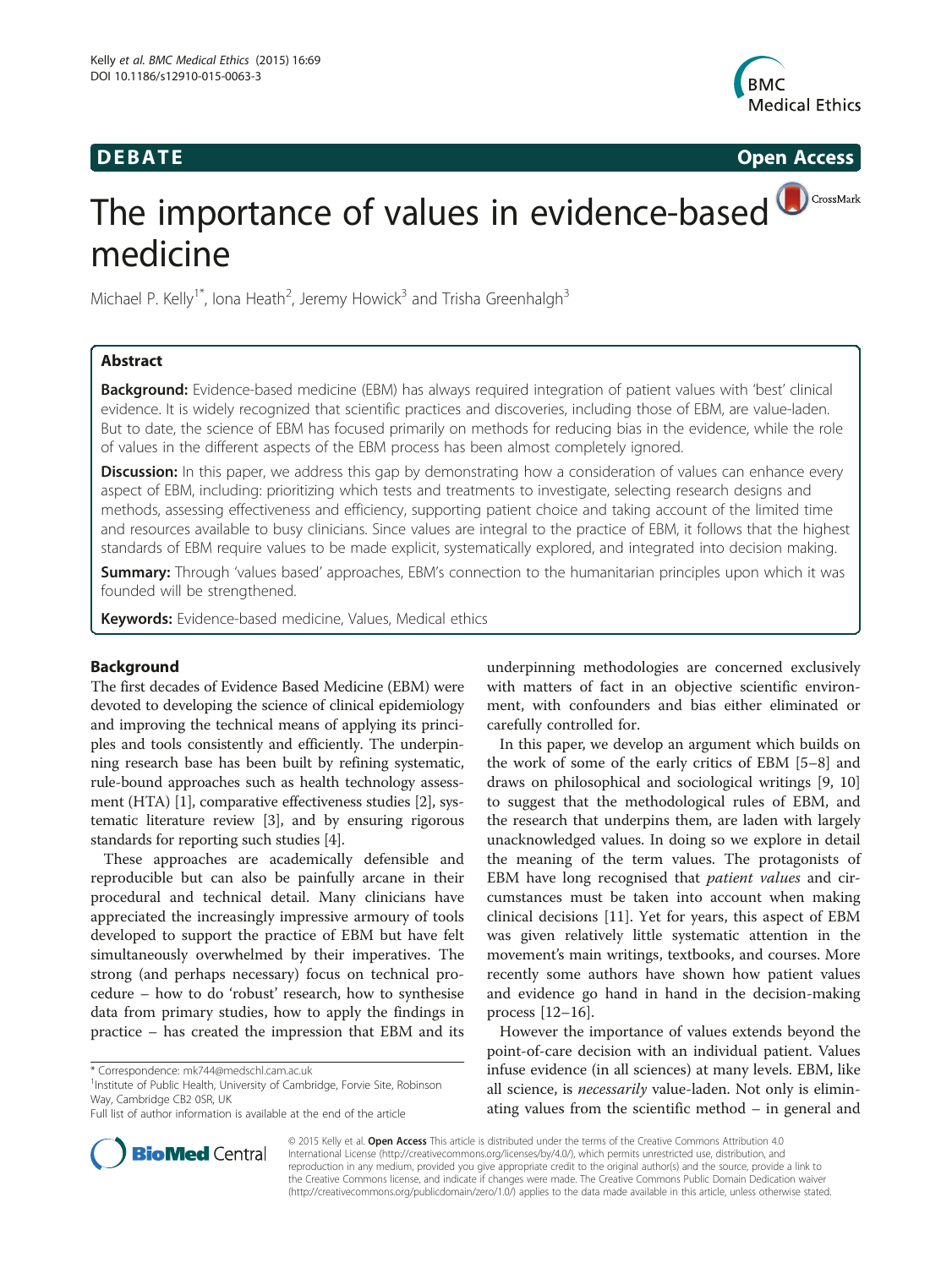the EBM process in particular – impossible, but in trying to do so, researchers may introduce new (mostly covert and unacknowledged) biases. By embracing and acknowledging values and exploring them seriously, we anticipate that EBM will achieve a more mature, and socially useful, status.

Interestingly, values were at the very heart of EBM when the movement began. Cochrane's original argument was all about doing medicine that was in patients' interests [\[17](#page-6-0)]. Sackett et al's widely-cited description of EBM places particular emphasis on the best interests of the patient [[18](#page-6-0)]. Using unbiased evidence was by definition beneficent because medical interventions are risky and using the best evidence offers patients protection both from medical incompetence and the (at times) overblown claims of Big Pharma [\[19\]](#page-6-0). Treatments about which there is medical and scientific uncertainty were framed as potentially harmful ('maleficence'). EBM has positioned itself as the guarantor of not doing harm; to do anything other than EBM is tantamount to maleficence. Ironically, much of the recent backlash against EBM has been on the grounds that things have gone too far and that the slavish following of 'evidence based' guidelines poses threats to patients [[20](#page-6-0), [21](#page-6-0)]. We return to this issue below, but draw readers' attention to the fact that EBM arose out of very real value and ethical concerns and values remain intrinsic to the enterprise.

# **Discussion**

#### What are values?

Science aspires to be about the world *as it is*; values are about the world as it ought to be. Science seeks to get as close to the reality of the world as possible. Yet no matter how sophisticated our measurements become, we remain limited in our ability to access the truth because of our fallibility as observers and because of the intrinsic technical limitations of the instruments we use to do the observation. True essences if they may be said to exist at all are the province of philosophy, metaphysics and theology. What scientists are able to observe should not be confused with truth.

Contrary to popular assumption, then, neither essences nor truth are the territory of science and EBM. The world of empirical science is the world as it appears to be, revealed through our (imperfect) observational apparatus and methods. As practising scientists or doctors we must be humble about what we know, acknowledging our (and our tools') fallibility. Opening our empirical work to refutation (by repeating experiments ourselves, and by inviting others to replicate our work) is the basis of good scientific practice.

The world as we think it *ought to be* is the world of values. Different people will have different values, and it is very hard to resolve value-based disagreements on the basis of scientific evidence. But values are ever present. Our hopes, beliefs, politics and religions, about which we (appropriately) feel emotions, provide us with the frame or the lens with which we see the world, our ambitions for the future and our understanding of the past. Despite the caricature of the passionless objective (often male) scientist in a white coat, the questions scientists decide to ask, the methods they select, and the way they interpret results are chosen through a filter of often unacknowledged and subconscious values [\[22\]](#page-6-0).

Values can be thought of as a form of psychological heuristic [[23\]](#page-6-0). Psychologists argue that our thinking is governed by two systems, the automatic and the reflective [[24](#page-6-0)]. Our automatic responses are to cues in our environments, whereas our reflective system processes information, assesses costs and benefits and reasons before we take action. Cues take many forms but one type of cue consists of ready made quick answers to complex problems [\[23\]](#page-6-0). Our values can be seen as acting as short cuts and providing immediate answers to issues and problems we choose not to explore in detail. Scientists and doctors are no less prone to using heuristics than anybody else. Their training emphasises the rational and reflective side of their minds and in much day-to-day practice the reflective is dominant, but unacknowledged values will tend to act as heuristic devices. It is vitally important to avoid the trap of easy heuristic thinking. This does not deny the importance of values, but requires us to be wise to the ones we hold.

Such necessary wisdom is bolstered by another framing of values: not as the reflective 'side' of our psychology (in contrast to the rational 'side') but as the essential texturing of everything we perceive, believe and aim for. Nussbaum (among others) has emphasised that all observed facts are value-laden; how we feel about an issue emotionally, which is derived explicitly or implicitly and more or less consciously from our values, transforms a flat cognitive landscape into a threedimensional terrain through what she calls 'geological upheavals of thought' [[25](#page-6-0)]. Hence, values do not make our decisions and actions less rational. On the contrary, they give them meaning, significance and moral worth.

Different values underpin different priorities and different kinds of ethical judgements. Consider the example of a child whose birthday is approaching. The child's father (driven by economic values) calculates that the child is likely to receive the best value in presents if he invites the 10 richest children in the class to his party. The child's mother (driven by egalitarian values) considers that her son should invite the 10 children who have been invited to the fewest parties so far this year, since this would spread out the joy of party-going more fairly. The child (driven by deontological values) says he wants to invite his five closest friends because he feels a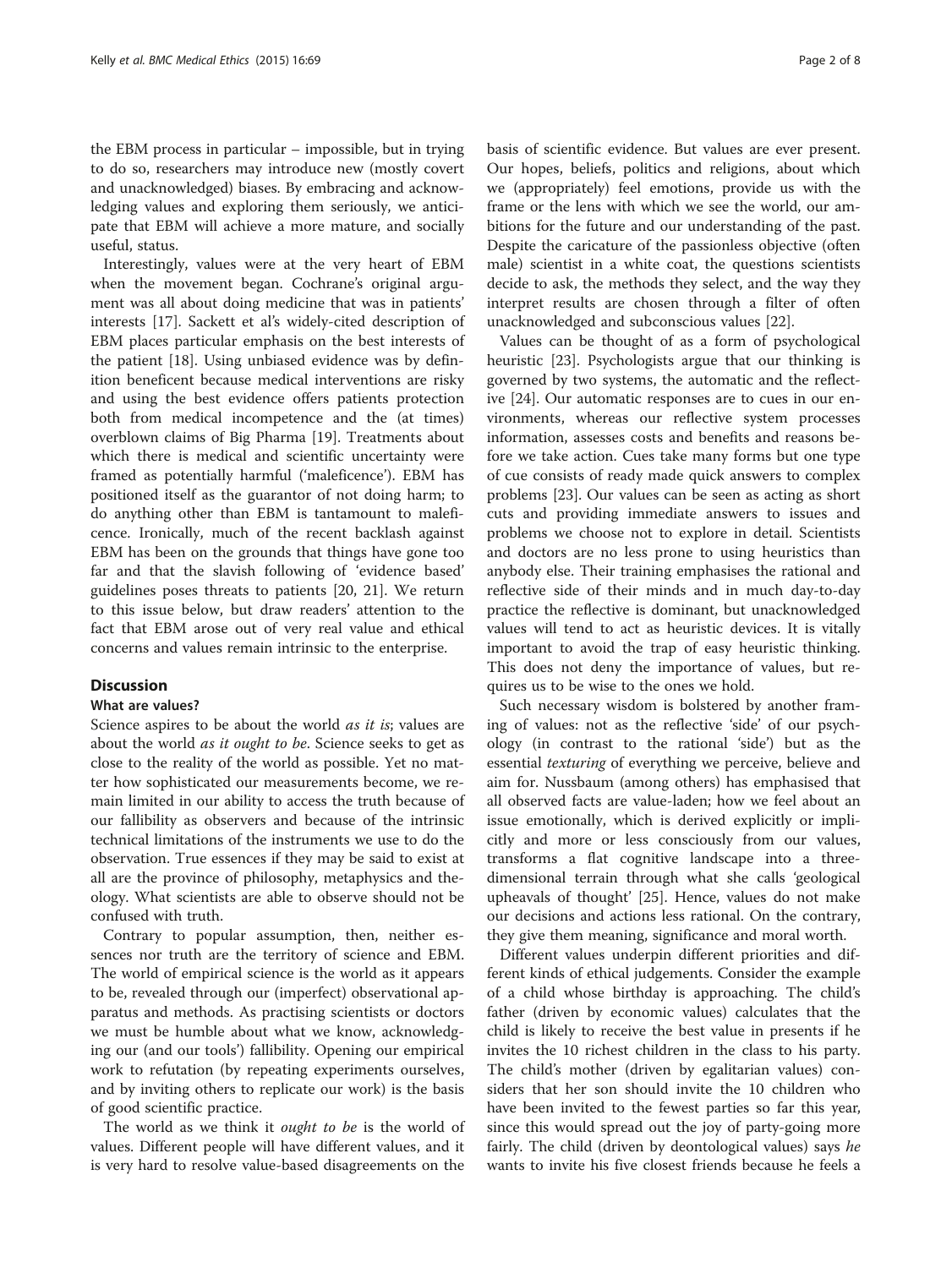stronger duty to these individuals than to other classmates whom he hardly knows. None of these competing perspectives on whom to invite to the party is incorrect, but each is driven by a different set of values and makes sense in relation to that set of values.

It is helpful to distinguish between values and ideologies. An ideology is broader than a value and comprises a scheme of ideas relating to the conduct of a group or society. When ideologies become entrenched, people's beliefs and values (which are often varied and changing) are translated into fixed systems of thought, unamenable to scientific tests or arguments that might challenge them. The process by which (individual) values are shaped into (group) ideologies is inevitably political and shaped by the powerful, whose intention is to control others [\[26](#page-6-0)].

Like values, ideologies find expression in language. At the level of the individual, language is open-ended and flexible, changed by each usage and infinitely adaptable to human aspiration. In a healthy democratic society, shared values are arrived at by deliberation and argument – and these shared values are an important source of social cohesion and stability. But when (and to the extent that) group values become ideologies, deliberation is replaced by iteration and, eventually, convergence in the interests of the powerful. Within a dominant ideology, the values of minorities are often overlooked, and may not even be recognised or measured.

The EBM and guidelines movements have sometimes been accused of ideological behaviour – that is of imposing a narrow, rule-based and overly technical approach to clinical practice and research; of seeking to control language; of suppressing dissent; and of dismissing alternative framings of problems and solutions [[27, 28\]](#page-6-0). Some exponents of EBM remain of the view that values can and should be controlled for as removable sources of bias. In a paper on how politically controversial electronic patient record systems should be evaluated, for example, the two authors argued that "health information systems should be evaluated with the same rigor as a new drug or treatment program, otherwise decisions about future deployments of ICT [information and communications technology] in the health sector may be determined by social, economic, and/or political circumstances, rather than by robust scientific evidence" [\[29](#page-6-0)]. They argue for strictly controlled studies in which scientific findings can be generated in an environment untainted by societal, cultural or political perspectives. An alternative view is that scientific findings are meaningless unless these societal, cultural and political perspectives are taken into account – since such values-based influences necessarily frame the problem and shape the research questions and the interpretation of findings [\[30](#page-6-0)].

We believe that EBM has made significant progress in recent years (although evidence that EBM itself has had any positive benefit is notoriously lacking [\[31\]](#page-6-0)). Many of its leading protagonists now argue for a more interdisciplinary stance that accommodates values and seeks to combine these with best evidence to achieve such goals as compassionate, patient-centred care and science for the public good [[15](#page-6-0)]. As the core ideas of EBM have expanded into areas like public health and social care [\[32, 33\]](#page-6-0), it has become a much broader and pluralistic endeavour than it was when it all began. Presently EBM is engaged in a process of critical self appraisal [\[21\]](#page-6-0) and addressing the question of values head on is one of the tasks to be undertaken as it develops further.

# The value questions in evidence based medicine

Values have a critical influence in all aspects of EBM. Below we consider some key elements in turn.

1. The role of values in deciding which questions to ask

Values strongly influence decisions about which technologies to develop in Phase I basic science research (which in turn influences which ones subsequently appear as evidence based therapeutic options).

Of course, drugs and other technologies that eventually get to be appraised have come through numerous hurdles and only a tiny minority get as far as being tested in clinical trials; but decisions about which treatments to assess are necessarily political and economic and therefore value-based as well as scientifically-based. Much of the agenda is set by the life sciences and pharmaceutical industries because they determine which products are brought to market and which products to seek authorisations for which indications [[19](#page-6-0), [31](#page-6-0), [34\]](#page-6-0).

While a case can be made that this system supports innovation in industry, such innovation may map poorly to need in terms of the burden of disease nationally or internationally – and hence represent an opportunity cost for patients and the health service. If medical science is defined purely in terms of commercially viable innovations tested in randomised trials, there will be less funding available to be spent (and less political will to spend it) on preventive non-drug interventions and public health measures such as food labelling or the walkability of the built environment.

These choices are the consequences of values held by key actors in the system – particularly the perspective that health is best delivered through measures that also generate innovation and wealth [[35](#page-6-0)]. Such an approach to the funding of scientific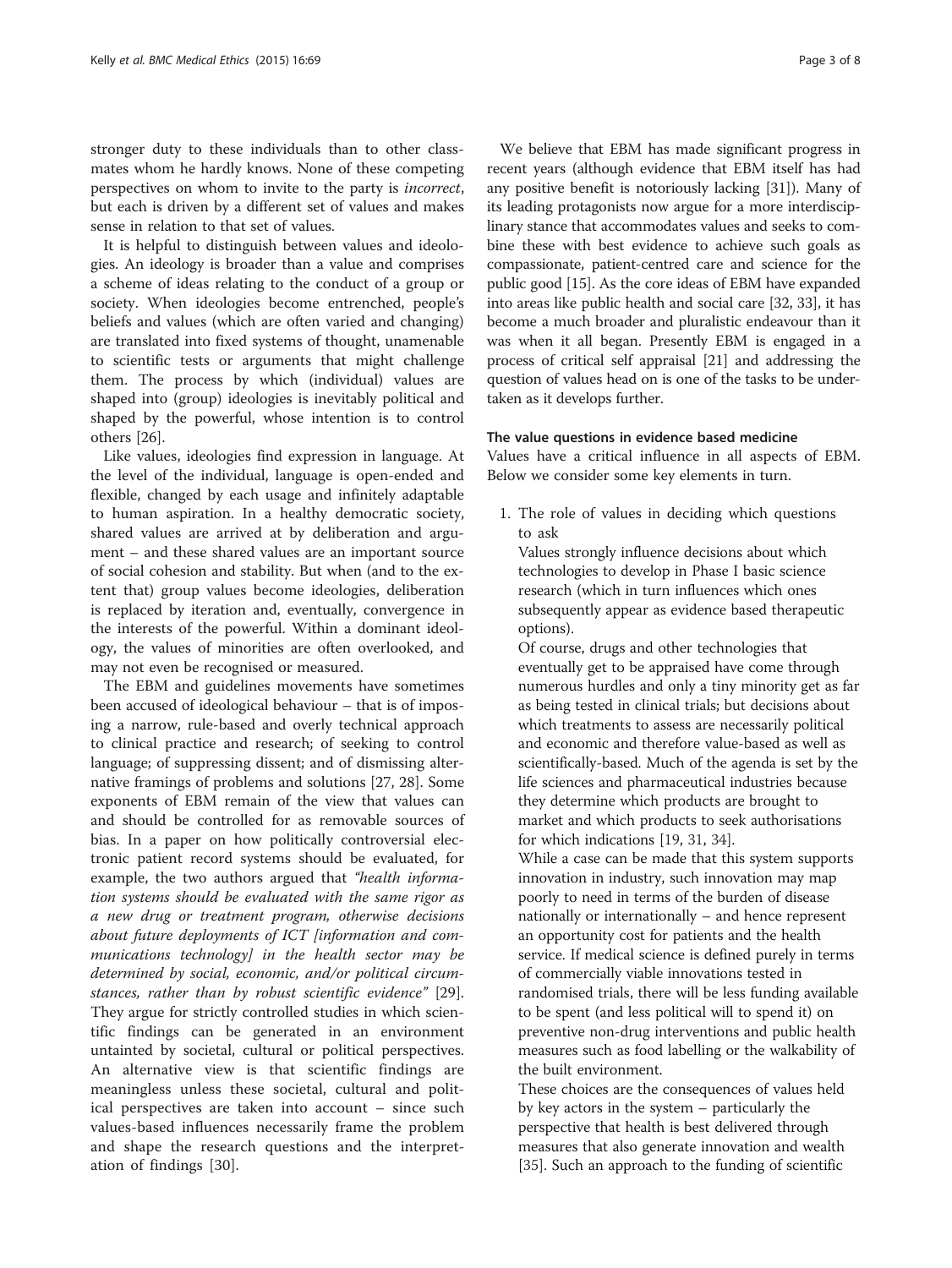research may be a far cry from the disinterested pursuit of the greater societal good [[36](#page-6-0), [37](#page-6-0)]. An alternative perspective places greater value on equity, justice and fairness – and emphasises the potentially negative consequences of innovation and profit [[31](#page-6-0), [37\]](#page-6-0). In the UK, the HTA programme was specifically set up to counterbalance the commercial biases of the relevant industries and many HTA assessments are done on orphan drugs, diseases or procedures, or ones that offer no profit to industry [\[1\]](#page-6-0) It is not our purpose in this paper to support a particular position on this question, simply to emphasise that both sides are expressing values, not making logical deductions from neutral evidence. Only when the value-ladenness of resource allocation for scientific research is acknowledged can democratic societies begin to deliberate on which values should drive this allocation.

2. The role of values in selecting methods for identifying and appraising research evidence Over the last three decades, EBM has honed a series of methods to measure and appraise the technologies it evaluates. This has been an area of considerable scientific and methodological advance. The importance of the clinical trial as the method of choice to determine efficacy is now well established, and the analytic techniques to conduct trials robustly are now so sophisticated that expertise is clustered in clinical trials units [\[38\]](#page-6-0). However, the choice of methods and the topics to which they are applied are not value neutral decisions. They have epistemic consequences because they not only determine the nature and type of knowledge which is generated by these methods, but also in a very important sense they define what is and isn't admissible or counted as knowledge and evidence in the first place. So despite the considerable efforts that have gone into methodological refinements of the RCT for example, trials may still reveal a skewed version of biomedical science. Their design means they are a controlled experiment, oriented to generating an average result in an unconfounded population sample removed from the messiness of real life. The technical method is pristine, but the degree to which the findings might apply to the atypical patient (e.g. with multi-morbidity or complex circumstances) and/or the atypical service setting (e.g. the hospital without a rapid-access chest pain clinic or the general practice whose ECG machine is broken) requires judgements that the science does not supply [[8\]](#page-6-0). The epistemic consequence of taking a population or sub-population approach and looking at average results in these populations opens up a gap between

the empirical evidence generated in the trials and the needs of individual patients [\[5](#page-6-0)–[7\]](#page-6-0). Although the rhetoric of EBM argues for the importance of the individual patient, the failure to note that the choice of methods has profound consequences for the generation of data means that the significance of this gap is systematically overlooked [[34](#page-6-0)]. At issue here is not merely the trade-off between methodological purity and real-world applications, but also the extent to which internally valid randomized trials are privileged over pragmatic trials, and the extent to which the randomised trial in general is privileged over other research designs in which the clinical judgement of the practitioner is factored in rather than controlled out [[39](#page-6-0), [40](#page-7-0)]. The tension between objective experimental purity and subjective, case-based clinical judgement is often acknowledged by writers within and critics of the EBM movement [\[5](#page-6-0)–[8,](#page-6-0) [11](#page-6-0), [13](#page-6-0)], but there is a significant (and as-yet largely unaddressed) research agenda to unpack and explore this tension systematically at both a philosophical and an empirical level.

3. The importance of patient values in clinical decision-making

Evidence-based medicine is committed to the integration of patient values and circumstances with evidence and clinical expertise [[18](#page-6-0)]. Yet EBM advances have mostly aimed at methods for reducing bias in clinical trials and systematic reviews, with very little effort being spent investigating methods to elicit patient values, and how to integrate them into clinical decisions [\[12](#page-6-0), [41\]](#page-7-0). There is another way in which values play a role in treatment decisions. Even if a treatment meets the cost utility threshold (that is, is shown to be both effective and cost-effective compared to placebo), another treatment – or indeed no treatment at all – may still be preferable. Decisions about which treatments to offer from among a range of available alternatives are value laden. These values are most apparent when the treatment modalities differ greatly, for example surgical versus non-surgical interventions. One patient may prefer bariatric surgery to treat obesity, while another might opt for exercise. A cancer patient may choose the comfort of palliative care even if it means giving up on the chance of living longer that might be provided by aggressive chemotherapy. A patient with an active sex life might not want to take a drug that brings the risk of sexual dysfunction, and instead opt for another drug, even if it is likely to be less effective. While evidence plays a role in these choices, evidence alone is insufficient: patient values play an equally important role.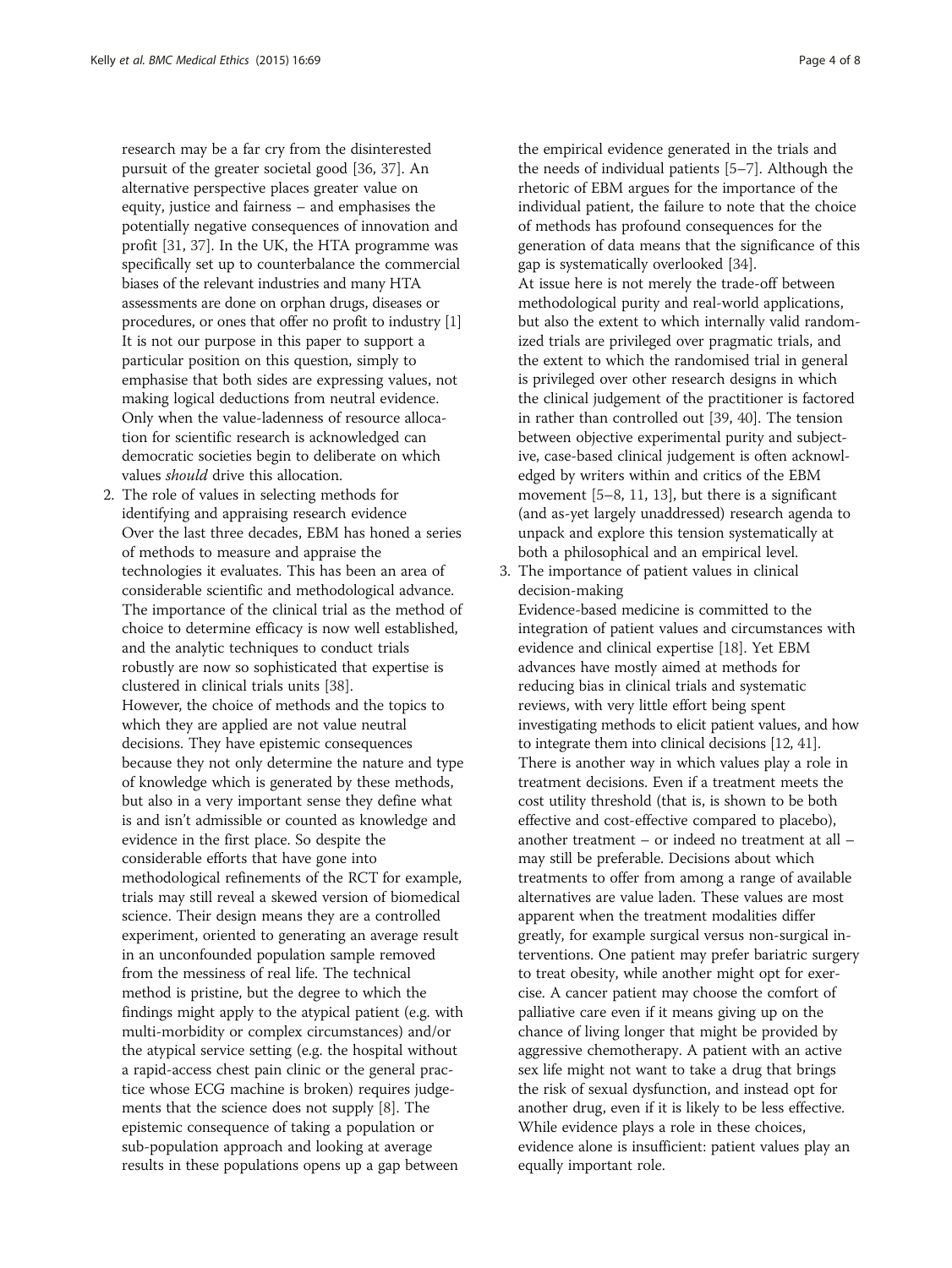The vast majority of evidence-based guidelines are derived from research into a single disease state. However, many people and most of those aged over 75 have more than one condition. Multiple guidelines may be applied, suggesting multiple medications and other interventions. The net result can be a degree of polypharmacy which becomes both burdensome, potentially dangerous [\[42](#page-7-0)], and non evidence-based – since patients with multimorbidity are almost invariably excluded from clinical trials [[43](#page-7-0)] Patients may also make an informed choice to reject medication that needs careful monitoring because of the necessity of frequent clinic visits and/or blood tests. Most preventive interventions carry only a small chance of benefit for the individual and patients may decide that this is insufficient to justify the taking of regular medication indefinitely – especially if they have previously experienced significant side effects from medication. Careful attention to the hopes, aspirations and values of each individual patient will result in very different treatment decisions.

4. The importance of clinician values in prioritising (so-called) evidence-based tasks The concerns of patients in the clinical setting are the focus of work by Values-Based Medicine (VBM) researchers, who explain how to integrate patient and practitioner values into clinical decision-making [\[12](#page-6-0), [44\]](#page-7-0). But to date, VBM researchers have tended to restrict their focus to the specific decision-point in the clinical consultation and do not discuss the many ways in which considering values is important at all the other stages of EBM.

Whilst patients' values are paramount, clinicians' interpretation and application of evidence are strongly influenced by their own values. Doctors and nurses are professionals – that is, they operate in a closed shop with high entry standards, an advanced knowledge base and a strong sanction from society to act ethically and in the best interests of their patients [[45\]](#page-7-0). Clinicians who resist evidence based recommendations may do so because they believe those recommendations conflict with over-riding principles such as the need to protect confidentiality, advocate for the vulnerable, or avoid causing harm [\[46](#page-7-0)].

In addition, doctors need to balance the time available for an individual patient with the time left to spend on other patients. One evidence-based recommendation that generates large amounts of work for clinicians inevitably threatens other evidencebased interventions since there is only a finite number of hours in the day. The recent NICE decision to lower the threshold for statin prescribing, for

example [[47](#page-7-0)], raises issues at the system level. The decision implies that careful shared decisions will need to be made with thousands more asymptomatic people and the recommendation in the guideline seems to take little account of, and appears to attach no value to, the amount of time and effort this involves for already hard-pressed clinicians. How should we assess the value attached to such opportunity costs?

5. Values in the broader sense – is EBM delivering on its promise?

From the outset, EBM has been dominated by questions of efficiency and value for money [\[48](#page-7-0), [49\]](#page-7-0). Indeed, a key achievement of EBM in England's publicly funded health system is that both clinical efficacy and cost effectiveness must now be demonstrated before new treatments are funded. But preferences for efficiency and value for money are value preferences, not scientifically neutral and dispassionately observed matters of fact [\[34,](#page-6-0) [50\]](#page-7-0). In the methods used to determine value for money, the value (stemming from utilitarian philosophy) is efficiency [[49\]](#page-7-0). From the moment Archie Cochrane linked questions of clinical effectiveness to cost effectiveness [\[17](#page-6-0)] and cost utility analysis was chosen as the basis for assessing value for money, EBM and HTA have been framed within the utilitarian philosophical tradition. Utilitarianism is premised on the view that actions are good insofar as they maximize benefit for the greatest number [\[51\]](#page-7-0). This is not necessarily congruent with what is in the best interest of an individual patient [[34](#page-6-0)]. Because the utilitarian philosophy of resource allocation is so pervasive in our society, it is not necessarily obvious that this core assumption is a value. When utilitarian philosophy is applied to health we assume that we want the greatest health gain for the greatest number of people. An intervention is deemed to beneficent if it achieves this but to do so we have to make a value judgment about how much that intervention is worth. However, there are different ways of assessing how much an intervention is worth.

For example, the time I spend with my elderly mother is supposedly efficient because I know she is going to die soon, so I place high value on the time I have left with her. If I did not value that time, I might describe the same encounter as an inefficient use of my time. On the other hand if I use standard cost utility analysis, I am using a mechanism that determines value for money for society as a whole (the greatest happiness for the greatest number), not for individuals. Inevitably, some individuals lose out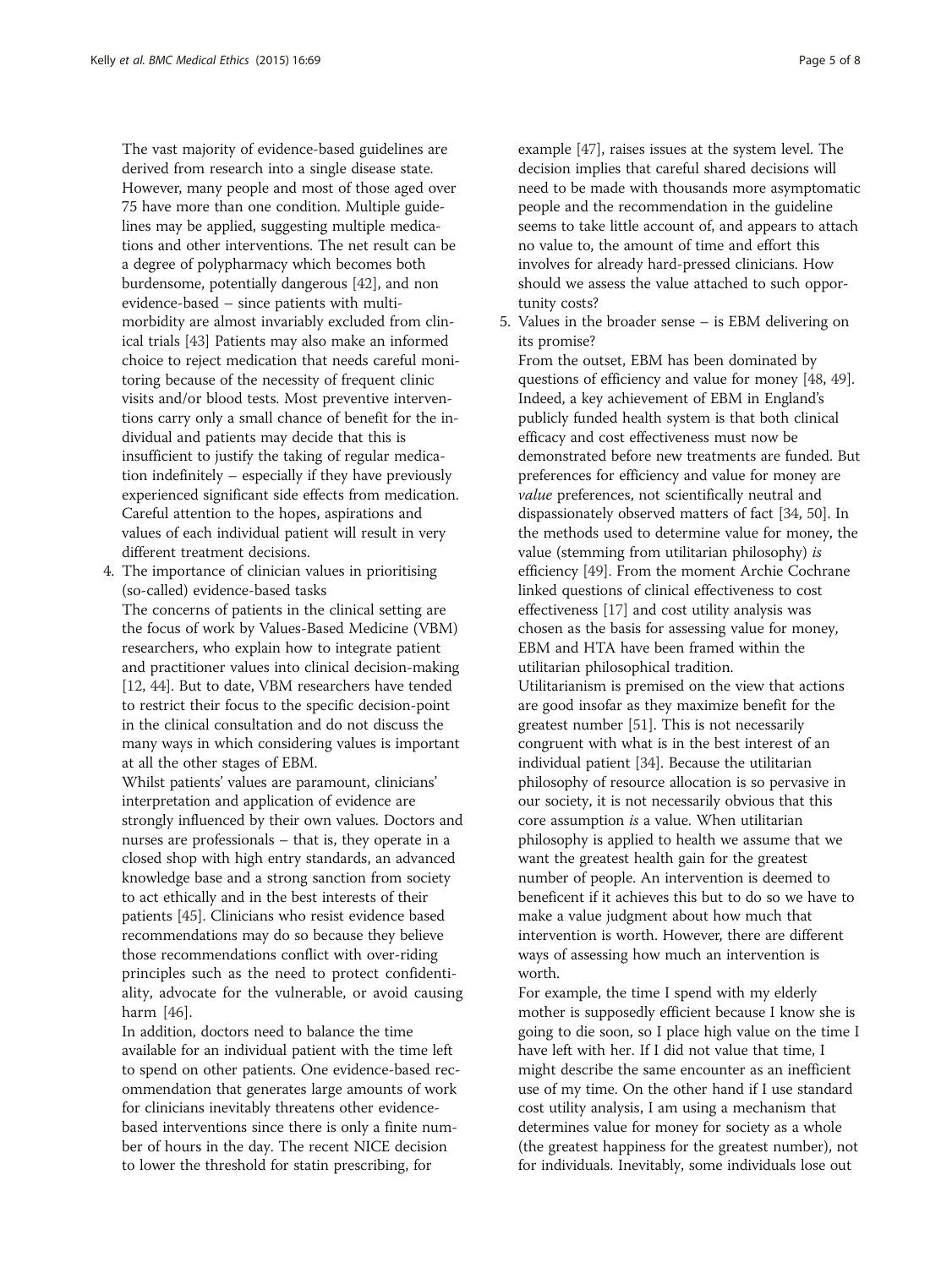because no matter how much money is spent there will always be demand that is unmet and treatments that cannot be funded – resources are finite. So although cost utility analysis provides an open and transparent method for resource allocation, it is based on a set of values.

Utilitarians believe that the greatest health gain for the greatest number is efficient and that whilst some will not benefit as a consequence of the methods used to determine allocation, this is a price worth paying for the greater good (and morally the best approach because it is the most efficient) [\[34\]](#page-6-0). A competing view proposes that equity should be paramount and that it is unjust and unfair that there are winners and losers as a consequence of whatever method of resource allocation is used. The drive to improve efficiency (to achieve the greatest health benefit for the greatest number) leads to inequities since not all treatments can be provided for all people and an a priori judgement has been made about which treatments will be funded on the basis of the principles of efficiency of national resource allocation. Efficiency can be unfair because not everyone individually will get what is right or appropriate for him or her. The cost utility approach tends to have little or no impact on patterns of need in the population or on health inequalities and at the very least reinforces the status quo [\[52](#page-7-0)]. However, equity itself can mean a number of different things depending on one's values: it can mean everybody is treated in exactly the same way regardless of who they are or what is wrong with them but it might also mean that those in greatest need should have the first call on resources. Anderson draws our attention to the fact that the concept of equality depends on the underlying political values [[53](#page-7-0)]. People have different values in relation to the extent to which they think society should be flatly egalitarian, or whether societal assets should be distributed unequally according to need. This is difficult because the needs of different age groups and social classes are very varied and measuring need is practically very difficult [[52](#page-7-0)]. These questions are not resolvable with reference to science. Our views about equity (and efficiency) are value preferences, which will influence our methodological preferences too, and our interpretation of the findings that our scientific methods reveal.

Despite all this, within the immediate realities of clinical practice, deontology predominates and tends to marginalise both utilitarian and egalitarian values. The task of the clinician is to engage with the needs and values of each individual patient. Within any

consultation, the moral obligation of the professional is to do his or her best for that particular patient and so the values of clinicians inevitably become primarily deontological [[45](#page-7-0), [54](#page-7-0)–[56](#page-7-0)]. This value-based commitment of the clinician to the individual patient is poorly understood and little appreciated by those policymakers whose priorities are situated at the population or societal level, and vice versa. Yet arguably, if front-line clinical practice were not strongly rooted in deontology, patients could find themselves unable to trust clinicians. This is because patients would be likely to worry that practitioners whose practice was not rooted in deontology would legitimately be concerned that their clinicians might set aside individual patient values and interests in the name of greater public good. The ensuing lack of trust would be less efficiency at a societal level. Recent empirical research on resource allocation decisions in the UK National Health Service, for example, has illustrated the tensions that can arise when a clinician, driven by a deontological commitment to his or her patient, appeals against a local policy not to fund a treatment that has a high cost per quality-adjusted life year [[57](#page-7-0), [58\]](#page-7-0). Many UK providers have set up panels to consider such appeals, known as 'individual treatment funding requests'. Panels' decisions were strongly utilitarian, since they were responsible for allocating a set budget to provide healthcare for a geographically defined population. But clinicians in these studies invariably dismissed or downplayed arguments about fairness or equity and constructed their appeals in terms of their professional commitment to do the very best for the particular individual whose case they were presenting. Unsurprisingly, the studies revealed no simple formula for resolving these disputes.

## Conclusions

EBM has generated substantial advances in methodology that have allowed us to distinguish between helpful and harmful treatments, identify the major problems with publication bias, and surface and address industry conflicts of interest. Unfortunately, the predominance of technical progress has also served to support the myth that EBM is value neutral. The focus on technical methodologies has obscured the equally important issue of values and, in turn, the way values impinge on judgements and the processes of interpretation of all steps in the EBM process. While technical progress must continue, at least some effort in the next decades should be given to exploring questions of value. This is not just a philosophical or methodological point; it is of profound practical importance.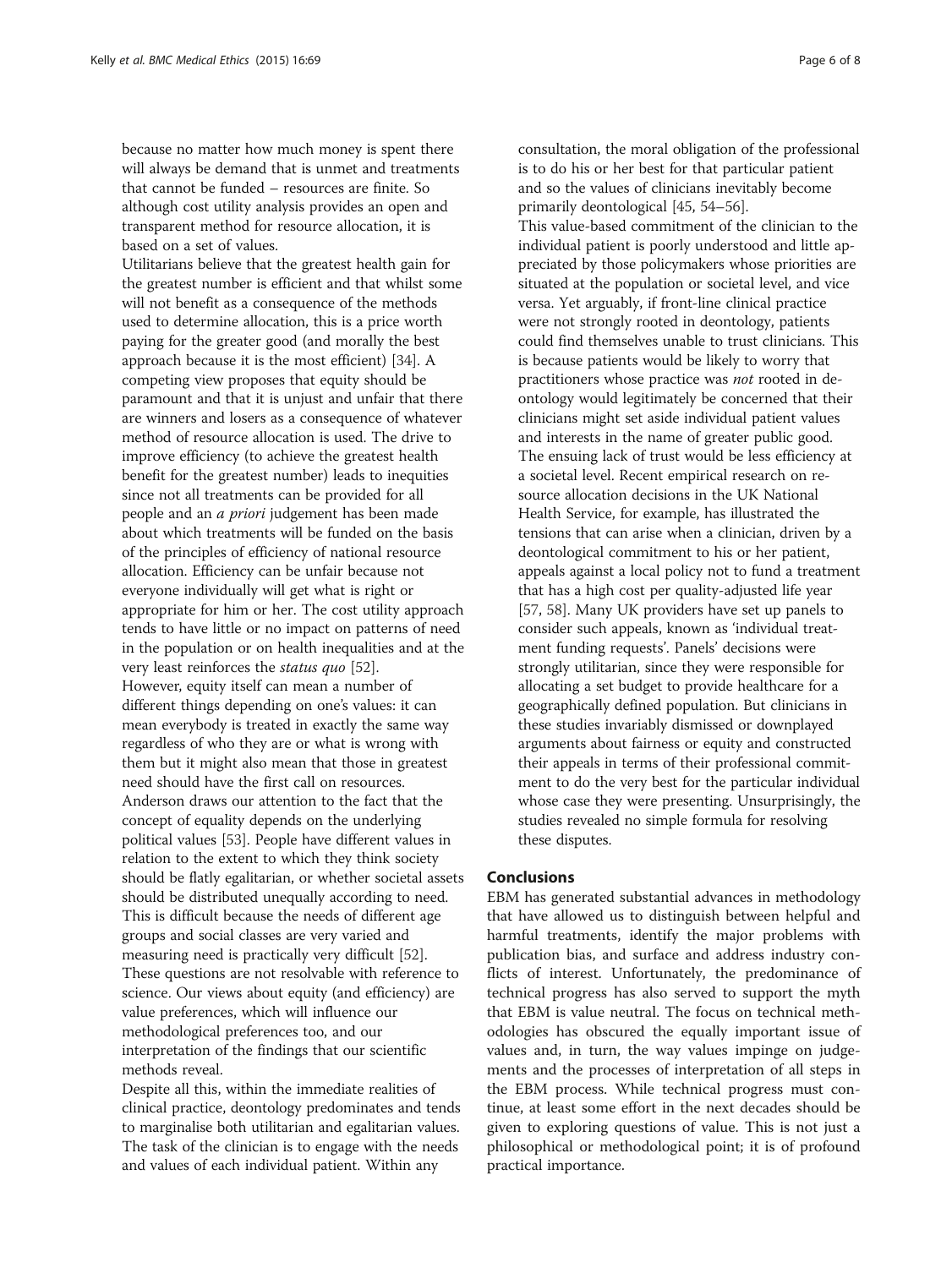<span id="page-6-0"></span>Values may act as heuristics – shortcuts in our thinking of which we are barely aware – which get us to quick answers to complicated problems. They form the lens through which we perceive and act on our world. Values are often tricky to pin down because they are such a pervasive part of things we take for granted. A necessary first step towards achieving this is to make our values as explicit as we can, so that we can reflect on them individually and deliberate on them collectively [[42](#page-7-0)]. Until EBM reconnects with its values and allows that its purpose is to extend human capabilities within a constrained environment, it will remain open to the accusation that it has lost its soul and come adrift from its founding humanitarian principles.

#### Competing interests

The authors declare that they have no competing interests.

#### Authors' contributions

MPK, IH, JH and TG contributed to conceptualizing the paper, sourcing material, drafting sections and discussing how different sections should be refined and integrated. All authors have seen and approved the final manuscript.

#### Acknowledgements

We are grateful to the following people for helpful discussions that influenced our thinking when writing this paper: Professor Bill Fulford, members of the Evidence Based Medicine Renaissance Group and two reviewers whose comments were most constructive and helped improve the paper.

The Corresponding Author has the right to grant on behalf of all authors and does grant on behalf of all authors, a worldwide licence to the Publishers and its licensees in perpetuity, in all forms, formats and media (whether known now or created in the future), to i) publish, reproduce, distribute, display and store the Contribution, ii) translate the Contribution into other languages, create adaptations, reprints, include within collections and create summaries, extracts and/or, abstracts of the Contribution, iii) create any other derivative work(s) based on the Contribution, iv) to exploit all subsidiary rights in the Contribution, v) the inclusion of electronic links from the Contribution to third party material where-ever it may be located; and, vi) licence any third party to do any or all of the above.

#### Author details

<sup>1</sup>Institute of Public Health, University of Cambridge, Forvie Site, Robinson Way, Cambridge CB2 0SR, UK. <sup>2</sup>Royal College of General Practitioners, London, UK. <sup>3</sup>Nuffield Department of Primary Care Health Sciences, University of Oxford, Oxford, UK.

### Received: 7 April 2015 Accepted: 25 September 2015 Published online: 12 October 2015

## References

- 1. Raftery J, Powell J. Health technology assessment in the UK. Lancet. 2013;382(9900):1278–85.
- 2. Sox HC, Greenfield S. Comparative effectiveness research: a report from the Institute of Medicine. Ann Intern Med. 2009;151(3):203–5.
- 3. Egger M, Smith GD, Altman D. Systematic reviews in health care: metaanalysis in context. Oxford: John Wiley & Sons; 2008.
- 4. Simera I, Moher D, Hirst A, Hoey J, Schulz KF, Altman DG. Transparent and accurate reporting increases reliability, utility, and impact of your research: reporting guidelines and the EQUATOR Network. BMC Med. 2010;8(1):24.
- 5. Tonelli MR. The philosophical limits of evidence-based medicine. Acad Med. 1998;73(12):1234–40.
- Tonelli MR. The limits of evidence-based medicine. Respir Care. 2001;46(12):1435–40. discussion 1440–1431.
- 7. Tonelli MR. Integrating evidence into clinical practice: an alternative to evidence-based approaches. J Eval Clin Pract. 2006;12(3):248-56.
- 8. Upshur R. Looking for rules in a world of exceptions: reflections on evidence-based practice. Perspect Biol Med. 2005;48(4):477–89.
- 9. Hume D. An Enquiry Concerning Human Understanding (introduction by P Millican). Oxford: Oxford University Press; 2007. p. 1748.
- 10. Weber M, Gerth HH, Mills WC. Science as a Vocation. In: Gerth HH, Mills CW, editors. From Max Weber: Essays in Sociology. London: Routledge & Kegan Paul; 1946.
- 11. Guyatt GH, Haynes RB, Jaeschke RZ, Cook DJ, Green L, Naylor CD, et al. Users' guides to the medical literature: XXV. Evidence-based medicine: principles for applying the users' guides to patient care. Jama. 2000;284(10):1290–6.
- 12. Fulford K, Peile E, Carroll H. Essential values-based practice: clinical stories linking science with people. Cambridge: Cambridge University Press; 2012.
- 13. Rawlins M. De testimonio: on the evidence for decisions about the use of therapeutic interventions. Clin Med. 2008;8(6):579–88.
- 14. Daniels N. Just health: meeting health needs fairly. Cambridge: Cambridge University Press; 2007.
- 15. Daniels N, Sabin JE. Setting limits fairly: learning to share resources for health. Oxford: Oxford University Press.
- 16. NICE: Social value judgements. Principles for the development of NICE guidance. London: National Institutefor Health and Clinical Excellence.
- 17. Cochrane A. Effectiveness and efficiency: Random reflections on health services. London: Nuffield Provincial Hospitals Trust; 1972.
- 18. Sackett DL, Rosenberg W, Gray J, Haynes RB, Richardson WS. Evidence based medicine: what it is and what it isn't. BMJ. 1996;312(7023):71–2.
- 19. Goldacre B. Bad Pharma: How drug companies mislead doctors and harm patients. London: Macmillan; 2014.
- 20. McCartney M. The patient paradox. London: Pinter & Martin Publishers; 2013.
- 21. Greenhalgh T, Howick J, Maskrey N. Evidence based medicine: a movement in crisis? BMJ. 2014;348:g3725.
- 22. Kuhn TS. The structure of scientific revolutions. Chicago: University of Chicago Press; 1962.
- 23. Kahneman D. Thinking, fast and slow. London: Macmillan; 2011.
- 24. Strack F, Deutsch R. Reflective and impulsive determinants of social behavior. Personal Soc Psychol Rev. 2004;8(3):220–47.
- 25. Nussbaum MC. Upheavals of thought: The intelligence of emotions. Cambridge: Cambridge University Press; 2003.
- 26. Giddens A. Central problems in social theory: Action, structure, and contradiction in social analysis. Oakland, CA: Univ of California Press; 1979.
- 27. Timmermans S, Berg M. The gold standard: The challenge of evidence-based medicine and standardization in health care. Philadelphia: Temple University Press; 2010.
- 28. Wears RL, Hunte GS. Seeing patient safety 'Like a State'. Saf Sci. 2014;67:50–7.
- 29. Catwell L, Sheikh A. Evaluating eHealth interventions: the need for continuous systemic evaluation. PLoS Med. 2009;6(8):e1000126.
- 30. Greenhalgh T, Russell J. Why Do Evaluations of eHealth Programs Fail? An Alternative Set of Guiding Principles. PLoS Med. 2010;7(11):e1000360.
- 31. Gøtzsche PC. Deadly medicines and organised crime: how Big Pharma has corrupted healthcare: Radcliffe Publishing Ltd; 2013.
- 32. Kelly M, Morgan A, Ellis S, Younger T, Huntley J, Swann C. Evidence based public health: a review of the experience of the National Institute of Health and Clinical Excellence (NICE) of developing public health guidance in England. Soc Sci Med. 2010;71(6):1056–62.
- 33. Kelly MP, Moore TA. The judgement process in evidence-based medicine and health technology assessment. Soc Theory Health. 2012;10(1):1–19.
- 34. Gupta M. Is evidence-based psychiatry ethical? Oxford: Oxford University Press; 2014.
- 35. Department of Business Innovation and Skills. Strategy for UK Life Sciences. London: Stationery Office; 2013.
- 36. Bouter LM. Knowledge as a common good: the societal relevance of scientific research. High Educ Manage Policy. 2010;22(1):119–32.
- 37. Nowotny H. Engaging with the political imaginaries of science: Near misses and future targets. Public Underst Sci. 2014;23(1):16–20.
- 38. McFadden E, Bashir S, Canham S, Darbyshire J, Davidson P, Day S, Emery S, Pater J, Rudkin S, Stead M. The impact of registration of clinical trials units: The UK experience. Clinical Trials 2015. 12(2):166-73. doi: [10.1177/1740774514561242](http://dx.doi.org/10.1177/1740774514561242).
- 39. Kienle GS, Kiene H. Clinical judgement and the medical profession. J Eval Clin Pract. 2011;17(4):621–7.